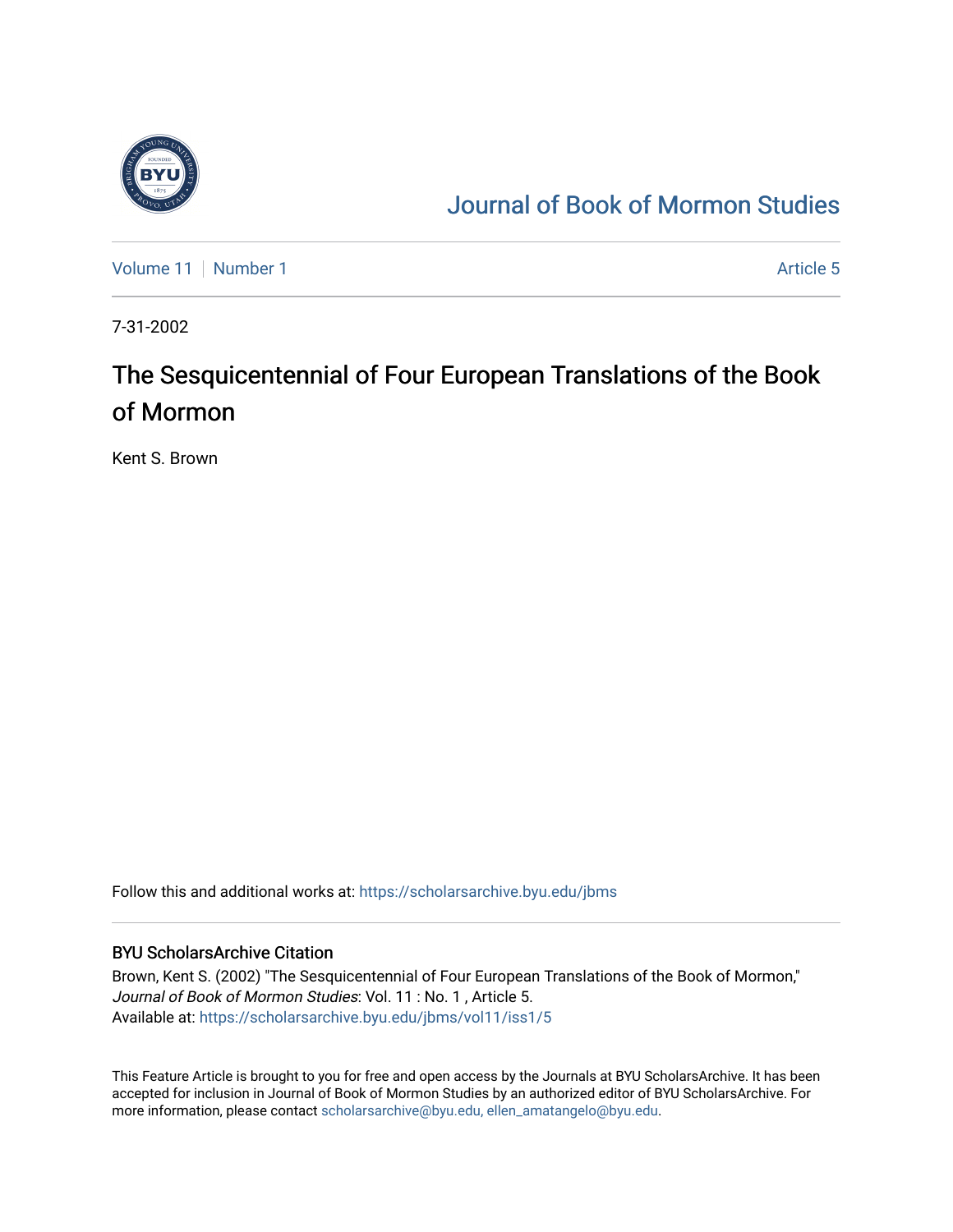

NEAL A. MAXWELL INSTITUTE FOR RELIGIOUS SCHOLARSHIP

BRIGHAM YOUNG UNIVERSITY . PROVO, UTAH

- The Sesquicentennial of Four European Translations of the Book of Mormon **Title**
- S. Kent Brown **Author(s)**
- *Journal of Book of Mormon Studies* 11/1 (2002): 28. **Reference**
	- 1065-9366 (print), 2168-3158 (online) **ISSN**
	- Abstract Introduction to the following four articles on early translations of the Book of Mormon into French, German, Italian, and Welsh.